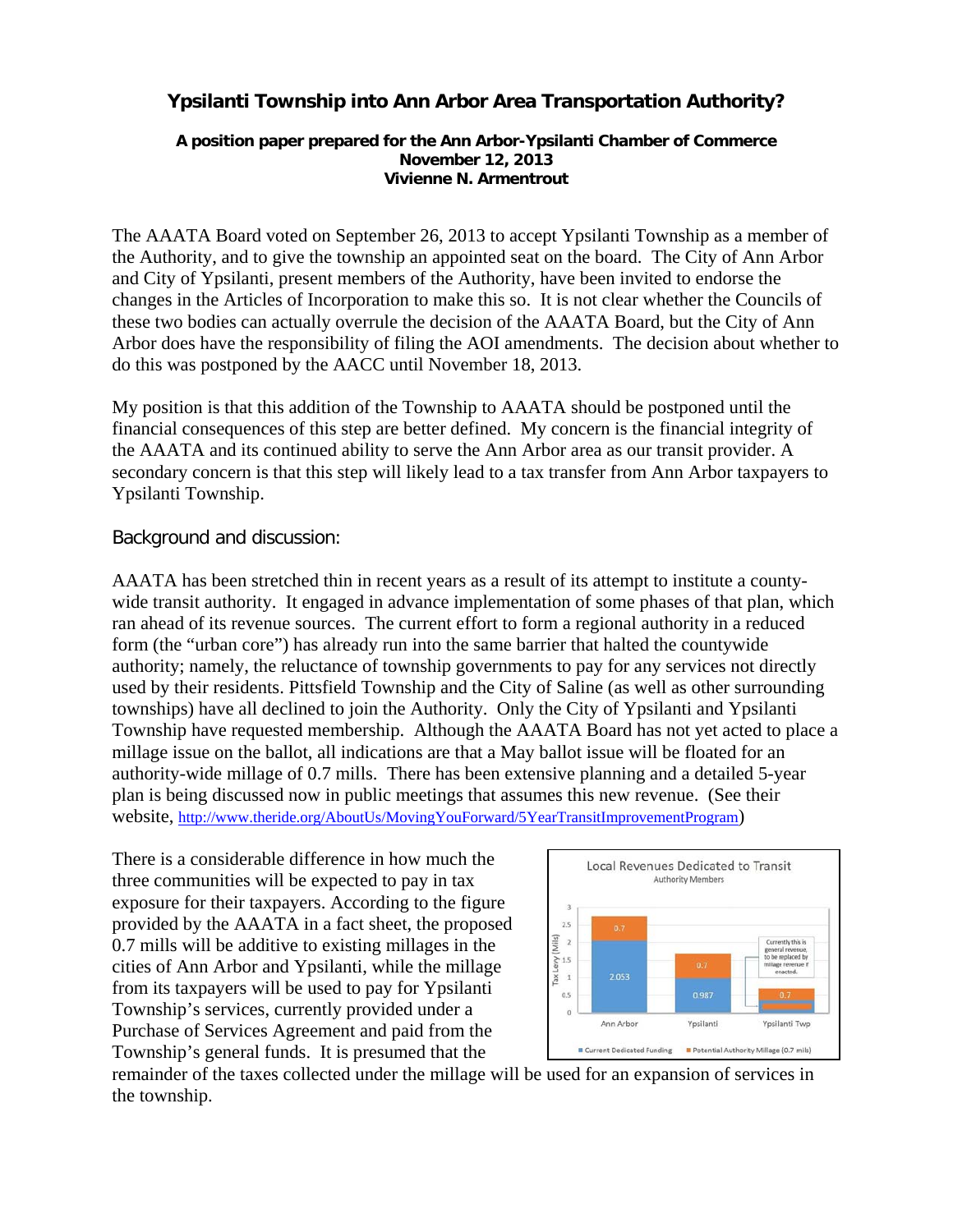Ypsilanti Township officials have given verbal promises that the Township will continue to pay for its current service at the same rate as its POSA, until millage money is available. That promise is supported by a Whereas clause in Resolution 2013-35, as follows:

**WHEREAS**, the Charter Township of Ypsilanti wishes to join AAATA in return for continuing to contribute general fund dollars equal to the cost of providing services represented by Purchase-of-Service Agreement costs to AAATA; and

Note that Whereas clauses are not legally binding on the Township; further, there is little detail here about how costs are to be adjusted in the future, or the duration of this commitment. AAATA officials have stated that a Memorandum of Understanding will be executed. However, that is evidently going to be done after the Township has already been accepted into the Authority and given a place on the Board. This seems to be the reverse of any normal business process, whereby contracts and agreements are secured before a merger, which this is.

What is not at all clear is **what responsibility the Authority will assume towards the Township** once it has been incorporated. Regional services as a general rule are not allocated on the basis of ability to pay, but rather on the basis of need and the operation of the entire system. AAATA officials have stated that no services will be provided to Ypsilanti Township if they do not pay for them. However, it is difficult to imagine that the Authority would cast loose a major set of routes that are serving a real need, should the Township decide that its general fund could no longer bear that cost.

Indications are that Ypsilanti Township officials are anticipating increased service as a result of joining the Authority. But what will happen if the millage does not pass? Here is what the AAATA fact sheet says:

Question: Is there a backup plan in case new funding through a millage is not approved? Answer: If millage funding is not feasible for any reason, the AAATA will continue running the services already being provided, funded through existing mechanisms, including the POSA mechanisms that have existed for over thirty years. As property values continue to rise in Ann Arbor, AAATA revenues may increase sufficiently to add new services.

This appears to confirm that Ann Arbor taxpayers may be asked to support expanded service for Ypsilanti Township, especially if that is seen as a system-wide benefit.

**In conclusion:** I advocate that the Ann Arbor City Council should delay any facilitation of Ypsilanti Township's inclusion in the AAATA until a firm contractual commitment exists between the Authority and the Township to ensure that payment for services from the general fund will continue until replacement revenue is found. Further, there should be a more clearly stated contingency plan for the long term in the case that the proposed millage does not pass.